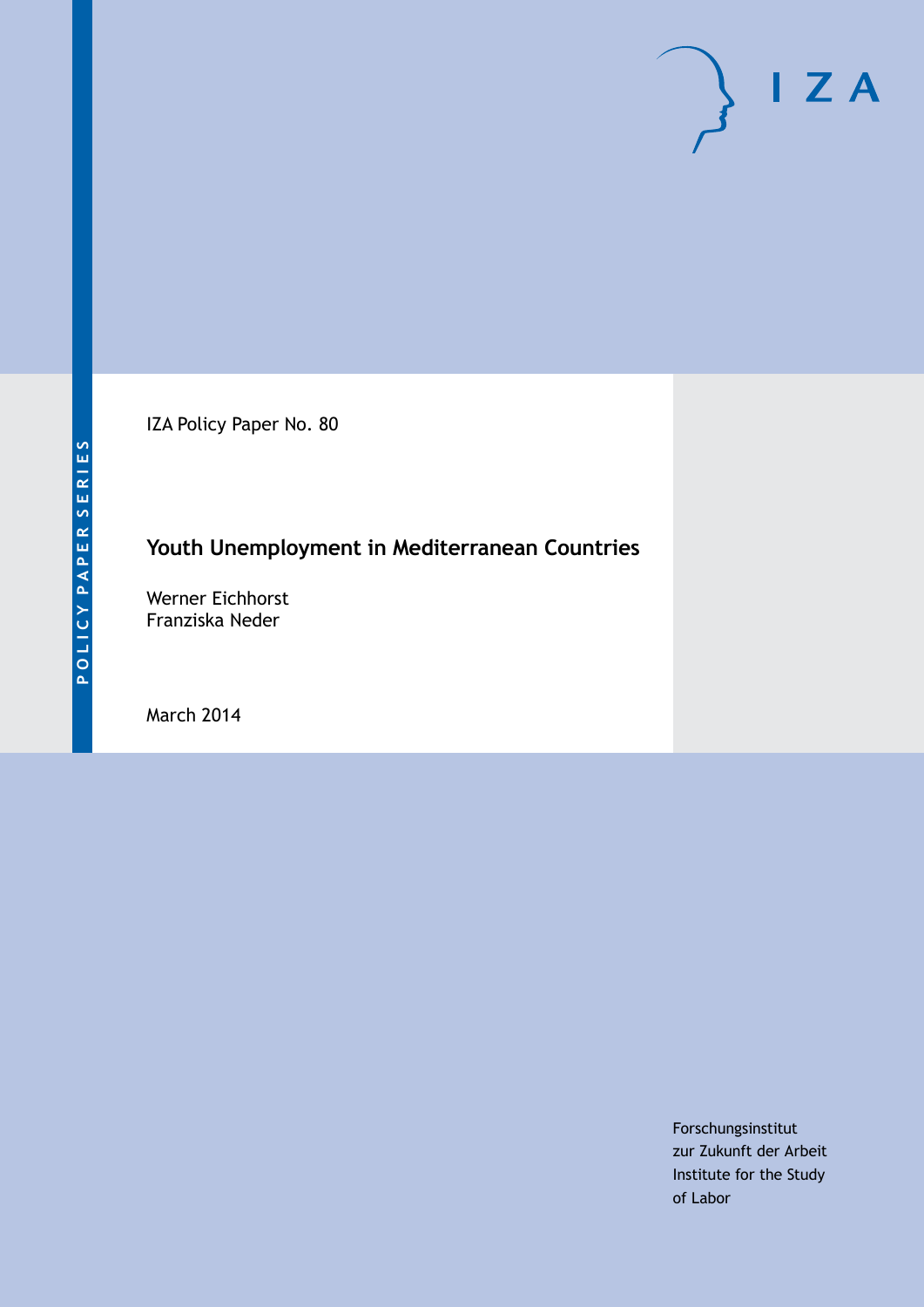# **Youth Unemployment in Mediterranean Countries**

**Werner Eichhorst** *IZA*

## **Franziska Neder** *IZA*

Policy Paper No. 80 March 2014

IZA

P.O. Box 7240 53072 Bonn Germany

Phone: +49-228-3894-0 Fax: +49-228-3894-180 E-mail: [iza@iza.org](mailto:iza@iza.org)

The IZA Policy Paper Series publishes work by IZA staff and network members with immediate relevance for policymakers. Any opinions and views on policy expressed are those of the author(s) and not necessarily those of IZA.

The papers often represent preliminary work and are circulated to encourage discussion. Citation of such a paper should account for its provisional character. A revised version may be available directly from the corresponding author.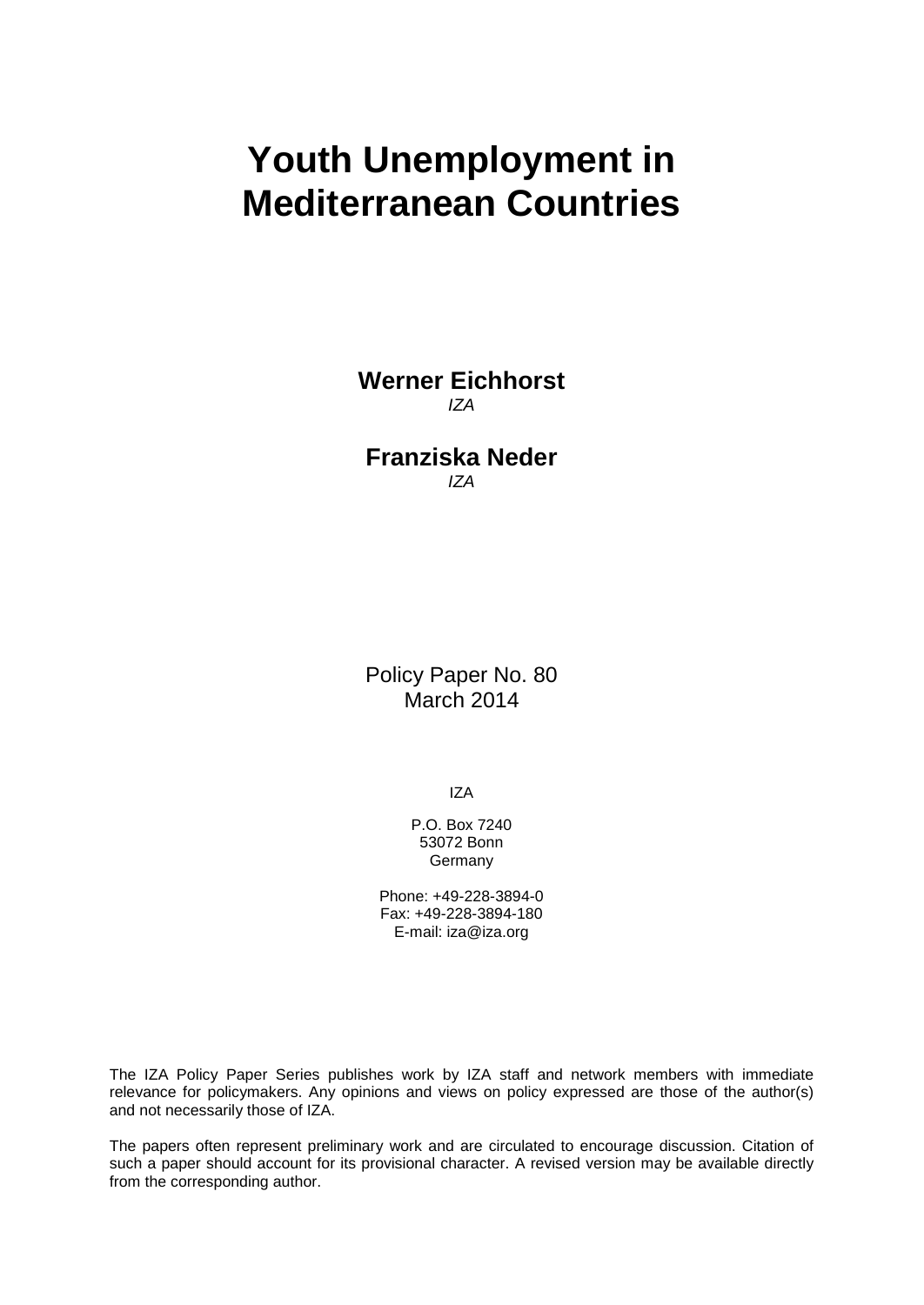IZA Policy Paper No. 80 March 2014

# **ABSTRACT**

## **Youth Unemployment in Mediterranean Countries**

In all Mediterranean countries youth unemployment has reached alarming record levels. This paper analyses the current situation in France, Greece, Italy, Portugal, and Spain. In all countries school dropout rates are high, returns to education are low and the transition from education to work is problematic and difficult. This is due to a poor working vocational training system, the dualization of the labor market and minimum wages that are set too high. The Great Recession deteriorated the situation of young people, but youth unemployment is mostly structural. To overcome this crisis the overall performance of the labor market has to be improved.

JEL Classification: J21, J23, J24

Keywords: youth unemployment, Mediterranean countries, Europe, vocational training

Corresponding author:

Werner Eichhorst IZA Schaumburg-Lippe-Str. 5-9 53113 Bonn Germany E-mail: [eichhorst@iza.org](mailto:eichhorst@iza.org)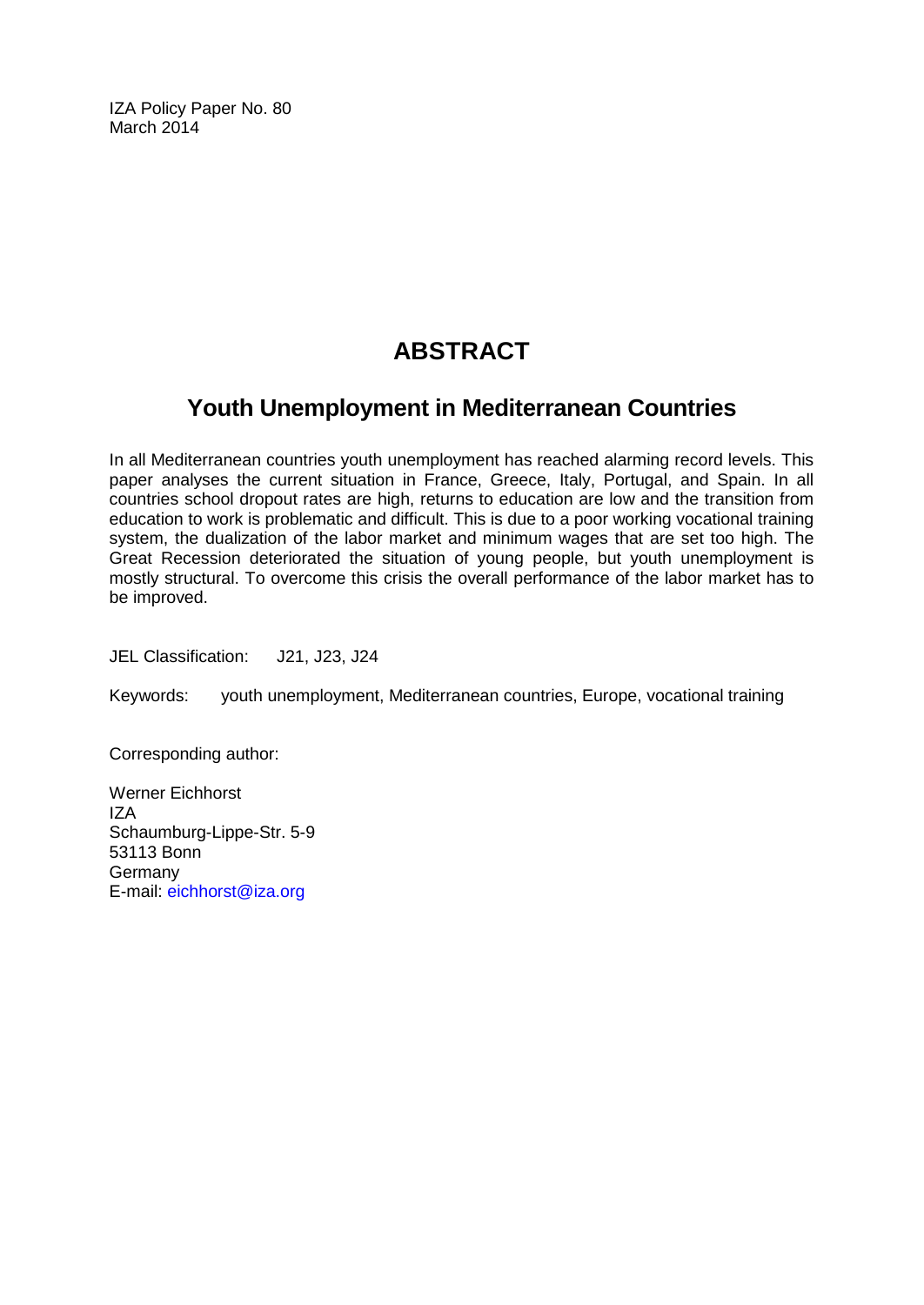### 1. Introduction

It is now a well-known fact that in all Mediterranean countries (comprising France, Greece, Italy, Portugal and Spain) the current youth unemployment rates are at an alarmingly high level. Even before the economic crisis of 2008 each of those countries already had higher unemployment rates than the EU average. During and after the crisis youth unemployment increased sharply, especially in Greece and Spain. At the end of 2012 youth unemployment was above 50 percent in both countries, 55.0 percent in Spain and even 58.1 percent in Greece. The rate in Italy and Portugal was almost 40 percent, but in France it was only slightly higher than the EU average. In 2013 the youth unemployment rates continued to rise by 0.1 percentage points in the EU, as well as in Spain (+1.7 percentage points) and Italy (+2.9 percentage points). In Greece youth unemployment remained quasi stable at 58.0 percent (-0.1). In France the unemployment rate decreased in 2013 to 25.2 percent in the third quarter. The most significant decrease was observed in Portugal. First the youth unemployment rate climbed from 38.8 percent (2012Q4) to 40.3 percent in the first quarter in 2013, but then significantly fell to 36.5 percent (-2.3 percentage points).

According to Eurostat the share of pupils in upper secondary education enrolled in the vocational stream in the EU was 55.7 percent for males and 44.7 percent for females. In all Mediterranean countries the shares are lower than the EU average (Greece: 38.5 percent male, 24.3 percent female, Spain: 48.7 percent male, 41.8 percent female, France: 49.7 percent male, 39.3 percent female, Portugal: 46.5 percent male, 38.4 percent female) except for Italy (70.1 percent male, 49.2 percent female).



#### **Figure 1: Youth unemployment rate (15 to 24 years old)**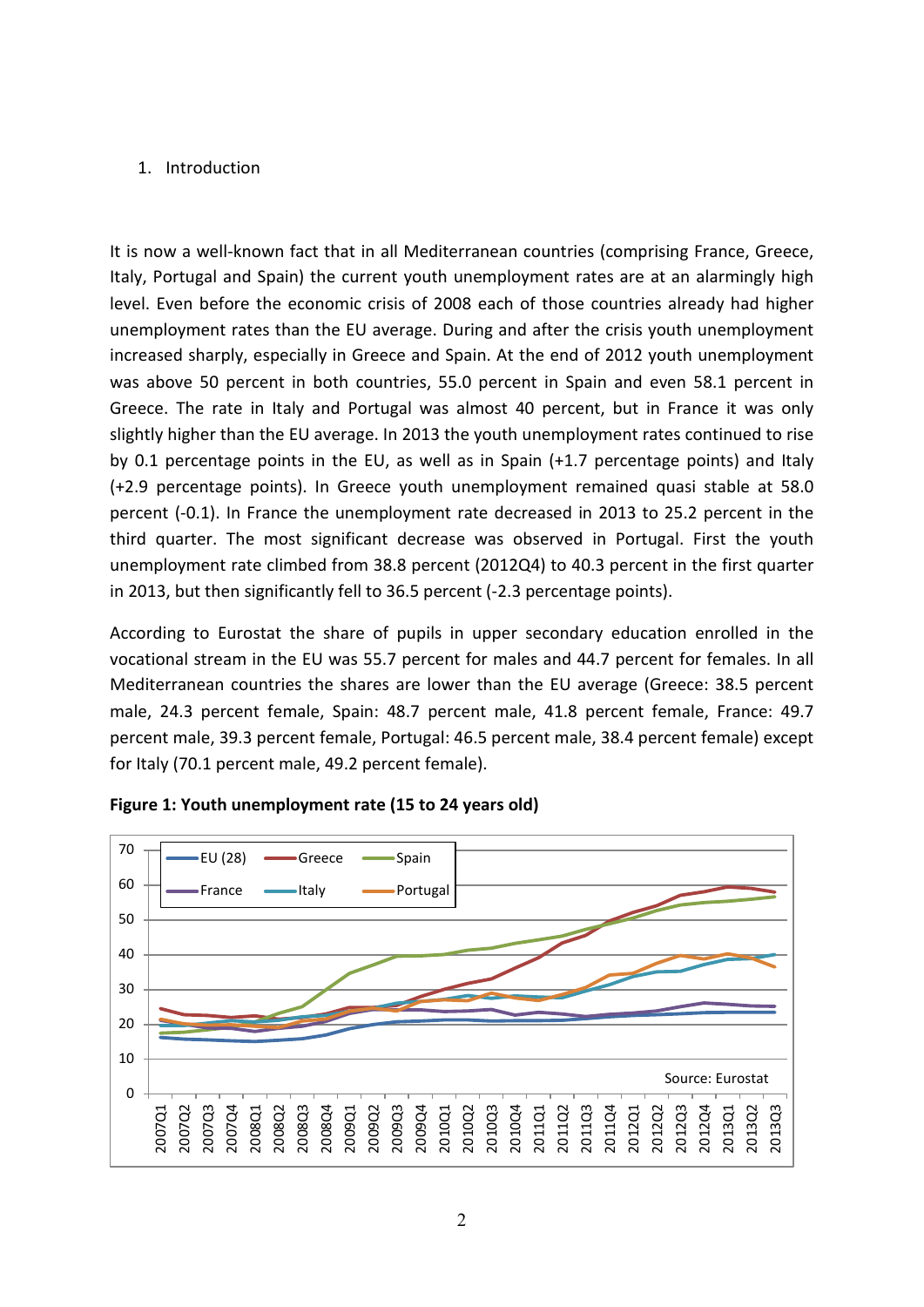Compared to the unemployment rate of the over 25-year-olds, the unemployment rate of young people aged 15 to 24 is more than twice as high, both in the EU as a whole and in the Mediterranean Countries. This has been a long standing phenomenon however. Those statistics actually make the youth unemployment problem look worse than it really is, as those numbers must be interpreted more carefully because of two reasons (Barslund, and Gros, 2013). First, the group of 15-24-year-olds consists of two subgroups, the "teenagers" (15-19-year-olds) and the "tweens" (20-24-year-olds). Most of the "teenagers" are still in education or training or, if not, are likely to be very low skilled. Therefore even in normal times, they would have difficulties finding a job. The "tweens" normally have completed their secondary education or university studies early and are seeking a full-time job. Second, only a small fraction of young people are in the labor force, on average only about 10 percent. A youth unemployment rate of 60 percent does not mean that 60 percent of the whole cohort is unemployed. It means that 60 percent of young people in the labor force are unemployed. The youth unemployment rate is potentially misleading, and it is therefore preferable to look rather at the youth unemployment ratio. This is the percentage of the unemployed in the reference population. The youth unemployment ratio of young people aged 15 to 24 is only slightly higher than the unemployment rate of those older than 25, and somewhat less alarming.

In Italy and France the youth unemployment ratio has a similar level as the EU 28, around 7 to 10 percent. In contrast, Spain's level increased extremely during and after the economic crisis from a similar level as the EU28 in 2006 to above 20.0 percent in 2012, which is twice as high. In Greece and Portugal the percentage of young people without a job and looking for one did not increase until 2009. After 2009 the ratio of both countries consistently went up, reaching 14.3 percent in Portugal and 16.1 percent in Greece in 2012.



#### **Figure 2: Different EU 28 indicators on youth exclusion**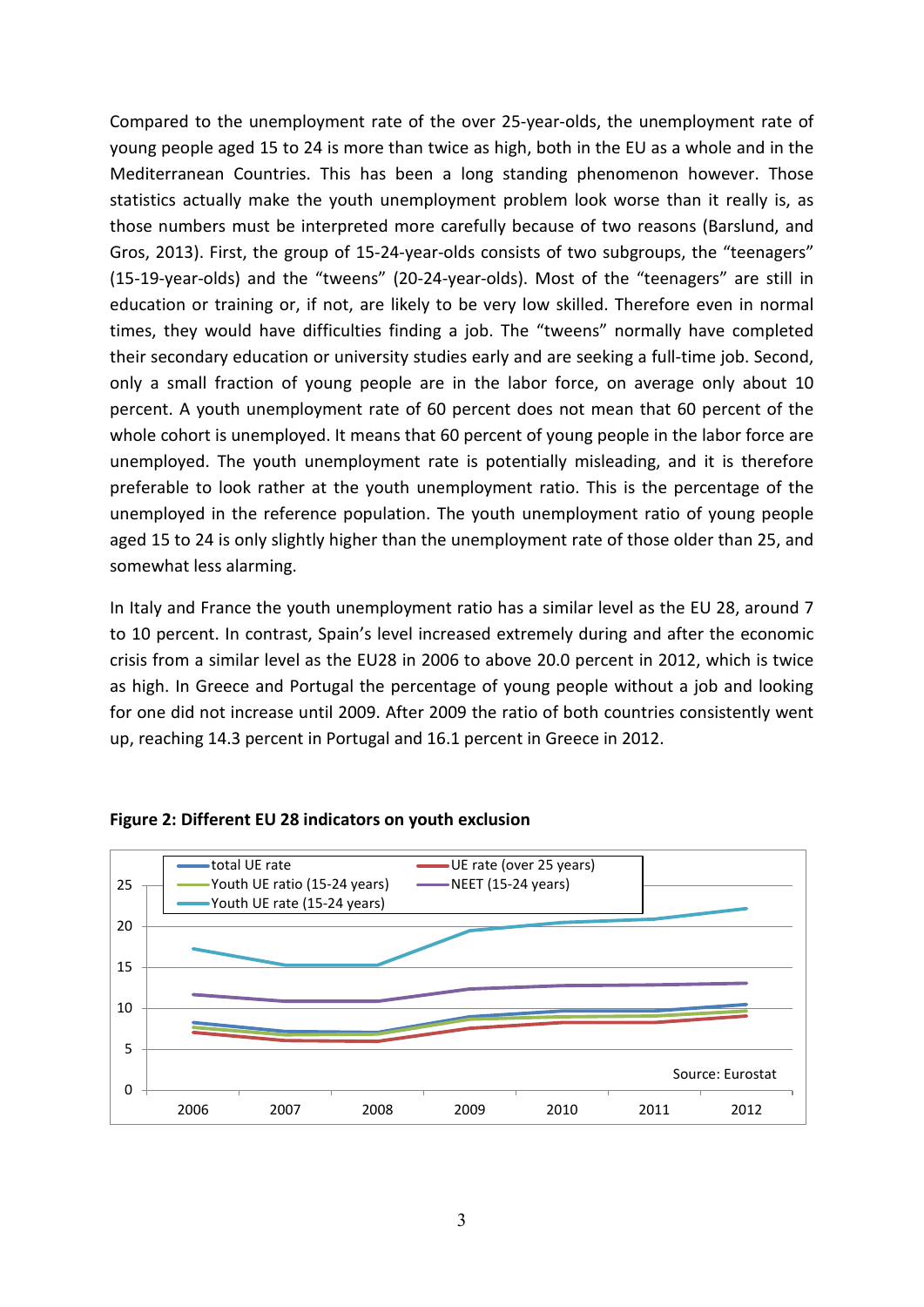

**Figure 3: Youth unemployment ratio (15-24) Figure 4: NEET rates (15-24 years)**

An alternative indicator is the NEET rate. This includes all young people aged 15 to 24 who are not in education, employment, or training -- the critical mass of the young population. The NEET rate of "teenagers" is usually much lower than the NEET rates of "twens" and the whole age group because most of them are still in education or training. The NEET average of the EU is lower than the youth unemployment rate. Especially in Italy, Spain, and Greece the size of the NEET rate is much higher than in the EU. In Spain the amount grew tremendously during and after the recession from 12.2 percent in 2007 to 18.3 percent in 2009 and has stayed at a high level of about 19 percent. The NEET rate in Italy before the recession was already at a higher level of about 17 percent. It continued to grow during and after the crisis to a value of 21.1 percent in 2012. In Greece the value started to increase in 2009 and reached a similar level as in Italy in 2012 (20.3 percent).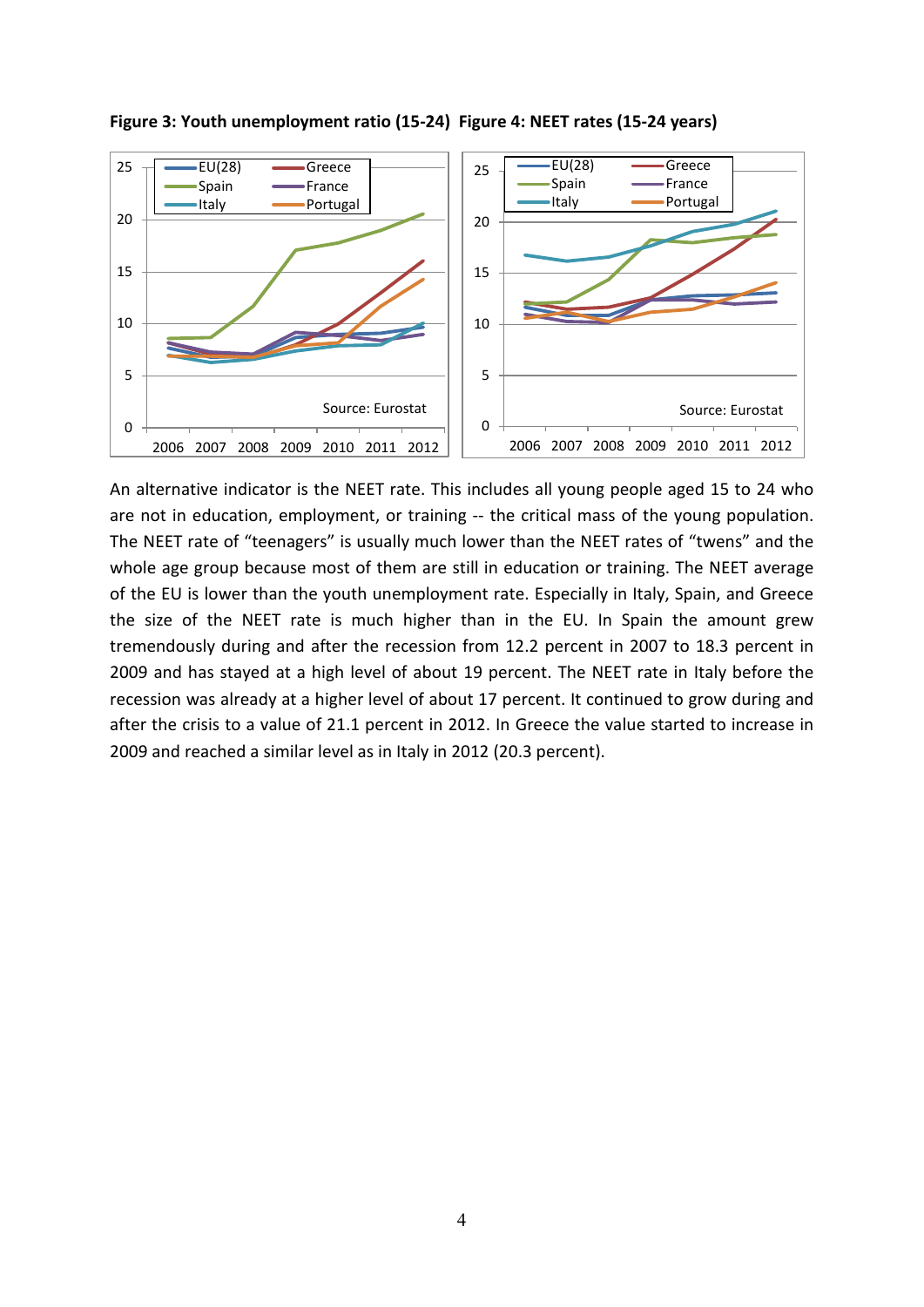#### 2. Macro vs. Institutions

In addition to the cyclical effect of youth unemployment increase, there had already been high youth unemployment rates in all Mediterranean countries even before the crisis. This clearly reflects a structural problem with respect to the training of youth and other institutional aspects of the labor market. The successful transition to a stable first job is difficult in all Mediterranean countries. The first problem is the dualization of the labor market between permanent and fixed-term contracts. While permanent employment has strict dismissal protection, temporary employment reduces protection. Therefore, the transition to a permanent job is difficult because it is quite costly for the employer. Furthermore, the educational structure of young people is highly polarized. The NEET rates are above the EU average; however, it is not only low-skilled young people but also university graduates that have significant problems finding work. This is due to the marginal role of vocational training, which is mainly school-based. Better integration of employerprovided training could improve this situation. ALMPs which focus on hiring subsidies for apprentices have only limited impacts (Zimmermann et al 2013).

In Italy, which represents a typical example of the Mediterranean system, the school-towork transition is very problematic. In this system the presence of the state is marginal compared to the central role played by the family, which primarily bears the costs of the transition to adulthood. The Italian education system is rigid and sequential. Although the labor market has become more flexible through two-tier reforms, the educational system fails to close the youth experience gap. In Italy more than 60 percent of the unemployed belong to the category of new labor market entrants, and the share of long-term youth unemployment (more than 12 months) is also significant. This is due to the excessively rigid educational system, particularly in the tertiary stage, which results in very late entry into the labor market. Furthermore, Italy has extremely high dropout rates at all stages of schooling. Economic returns for tertiary education have fallen, and the number of university enrolments is higher than the number of graduates. The level of secondary and tertiary education is low, and the contact between education and the labor market is insufficient. By focusing mainly on theoretical rather than practical applications, young people do not learn to develop problem-solving skills and competencies required by potential employers and have hardly any possibility to gain early work experience. Moreover, the task of filling the youth experience gap has been left to the market, which has resulted in inadequate solutions such as temporary employment. Also the lack of an adequate vocational training system and the absence of links during post-graduation, like job placement activities, are problematic. Reforms such as the Moratti school reform and the so-called "Testo Unico", which focused on apprenticeships, passed in September 2011 are a step in the right direction. However, there is still a need for more action (Pastore, 2012). Furthermore, the significant mismatch of human capital generated by disparities in demand (technical) and supply (humanistic) is a problem in Italy. Because of the lack of demand for their particular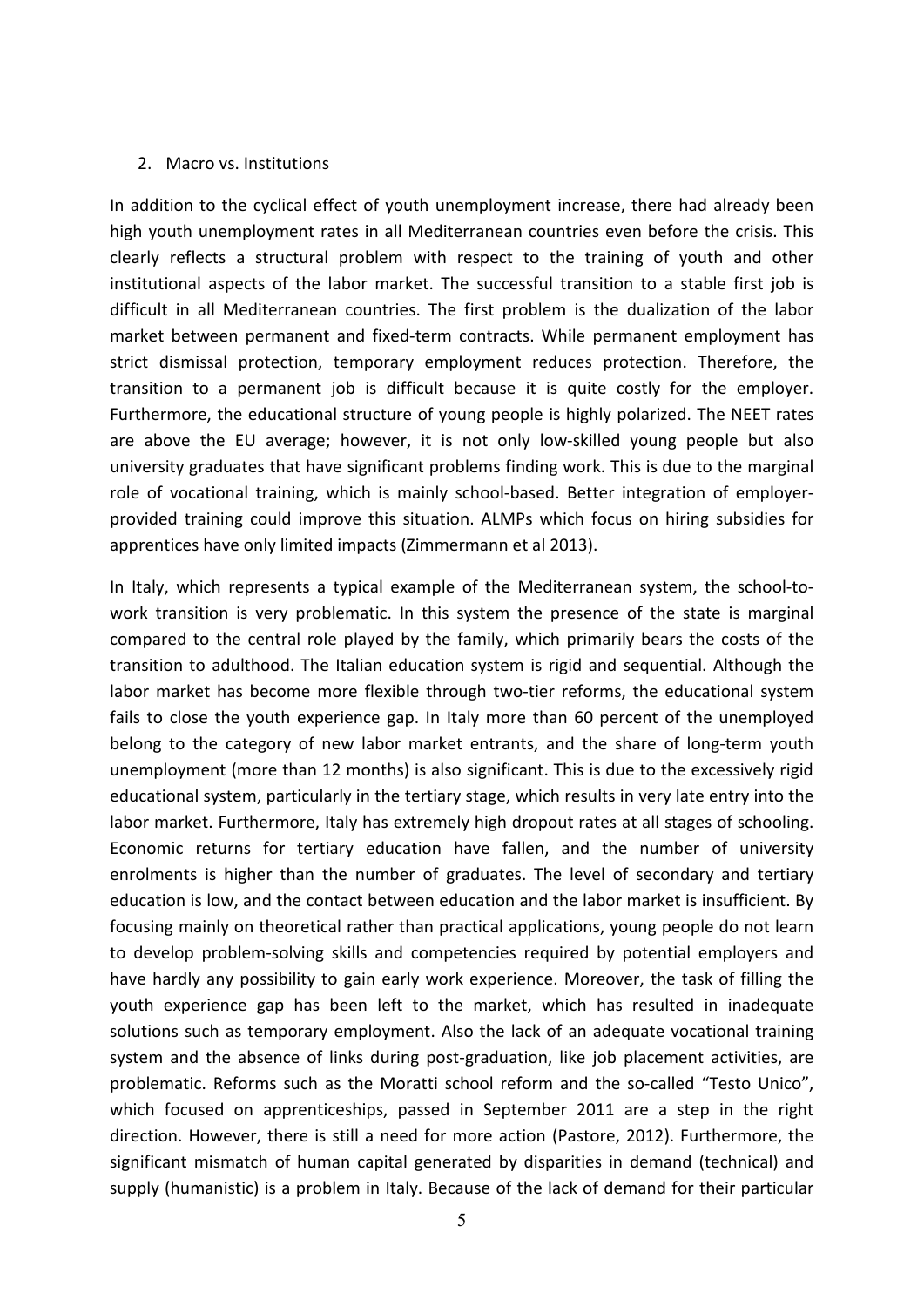type of qualification, young people are forced to accept jobs designed for candidates with lower qualifications. This phenomenon is called overeducation. McGuinness and Sloane (2010) report that overeducation is normally below 10 per cent in the EU, but in Italy the percentage of graduates employed in posts designed for those with a secondary high school diploma is one of the highest (23 percent for first-time hiring) in the EU countries. With a total of 13 percent, Italy is the third lowest in terms of performance five years after graduation, just marginally ahead of Spain.

In Spain the educational structure is also deeply polarized. It exhibits the highest rate of both early dropouts (almost 25 percent in 2012) and university graduates in the EU. For both groups the transition into the labor market and permanent work is problematic. University graduates have the same problem with mismatches as their Italian counterparts. More than 40% of young Spanish university graduates work in occupations requiring only low or medium skills (Garcia, 2011). This results in relative low returns to education, especially for the tertiary educated. Prior to the crisis, the construction boom and bust cycle combined with a large job growth of low-knowledge intensive services raised the wages for unskilled jobs during this long expansion, therefore discouraging participation in education. As a consequence, during and after the crisis there has been a strong reduction of employment rates among the unskilled. Since the crisis, participation in education has risen again (Dolado et al. 2013). Furthermore, there is a lack of specific occupation skills and practical experience with employers. Most of the vocational training in Spain is school-based. Only four percent of vocational training combines school- and work-based training. Introducing dual training in Spain could facilitate firms screening for potentially good job matches and would provide youth with occupation-specific work experience, therefore easing the transition into permanent work. Instead, youth employment policies have concentrated on offering training contracts, which mainly reduced the employer's cost of hiring young worker via subsidies. This did not increase firms' investment in the youth population's specific human capital because training is not work-based. They instead increased the youth employment turnover, shifted the occupational distribution toward less qualified jobs, and because these contracts did not lower entering wages, they have provided the wrong incentives that encourage dropping out of school at young age (Zimmermann et al. 2013).

In France, vocational trainees can either enroll in full-time vocational schooling or in on-thejob apprenticeships combined with part-time study at training centers. Apprenticeships in France suffer from the perception that this training path is an inferior alternative to full-time vocational schooling (Cahuc et al. 2013). Employers receive some support for training provision. To address young people who failed to enter the training system, there is a long tradition in France to subsidize temporary employment and training contracts as part of ALMP. During the crisis, additional apprenticeships as well as the conversion of temporary into permanent contracts were also supported. Yet the effectiveness of these measures is questionable (Zimmermann et al. 2013).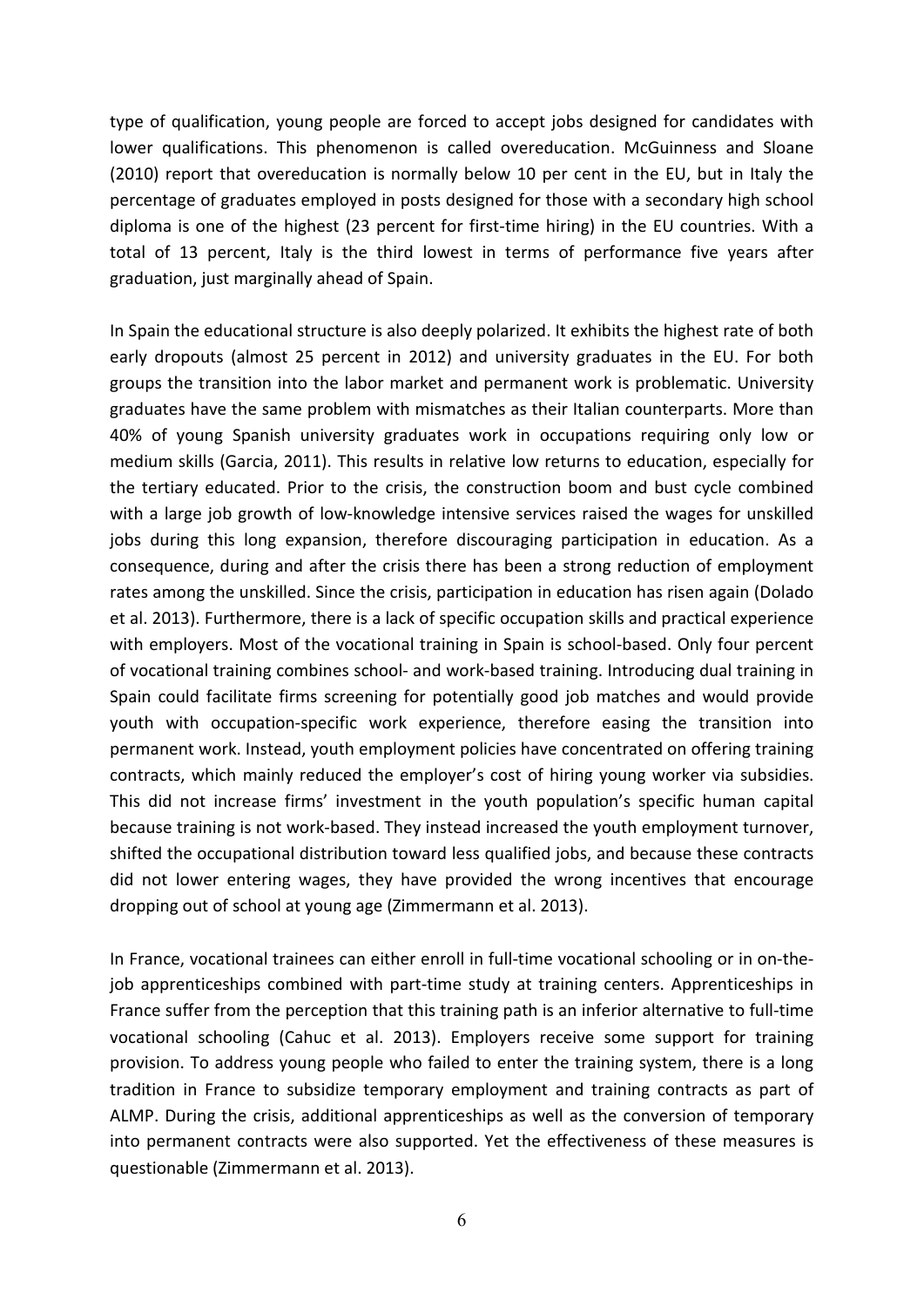As a general observation, Portugal, Spain, Italy, and Greece have only limited provisions for training. The relatively marginal role of vocational training can be explained by the limited interest of employers in more formal vocational training (given the dual employment structure) but also by strong expectations of upward social mobility on behalf of young people and their families, which creates a strong preference in favor of academic training (Planas 2005). In contrast Germany, Switzerland, Austria, and Denmark have maintained a highly successful dual education and training system through apprenticeships. In all four countries, over 40 percent of young people who leave school when it ceases to be compulsory take up apprenticeships (EEAG 2013). A dual vocational training connects with the changing needs of the economy and gives young people the opportunity to gain specific knowledge and preliminary job experience. Firms contribute alongside the government to the costs and the co-management of the overall system (Eichhorst et al. 2013). In this system, the transition from education to work is smoothed and young people have better opportunities to end up in a permanent job.

In the last few years, the importance and the share of public expenditure for ALMP's have risen in all Mediterranean countries. According to Eurostat, in 2010 the highest share of ALMP expenditure in percent of GDP was found in France (1.1 percent), followed by Spain (almost 0.8 percent) and Portugal (around 7 percent). The lowest shares are found in Italy (almost 0.4 percent) and Greece (0.2 percent). The share of public expenditure spent on training is high in Portugal, modest in France and Italy, but only small in Spain and almost non-existent in Greece. In Spain most ALMP consist of wage subsidies and reductions of nonwage labor costs in order to encourage hiring the unemployed or maintaining staff (Zimmermann et al 2013). The same pattern can be found in Italy and Greece. This is not a good bridge into regular employment. Subsidized forms of employment should be combined with substantial job-related training by employers to increase the employability and productivity of young people. Furthermore, startup support, which is small in all Mediterranean countries, can be a useful tool to create jobs for young people and contribute to a more dynamic development of the economy.

A high level of employment protection for permanent jobs makes dismissing employees expensive. In contrast, firing costs are much lower in fixed-term contracts. As especially marginal workers, in general young people and less qualified and are often employed in temporary contracts. On the one hand fixed-term contracts can help workers to accumulate human capital and experience, potentially resulting in a permanent job. On the other hand there is the danger that young people move from one fixed-term contract to the next without any improvement in their job situation. Therefore the effects on workers are ambiguous. The dualization between permanent contracts and temporary contracts is crucial. The stronger the dismissal protection of permanent contracts is, and the more flexible fixed-term contracts are, the more young people enter the labor market with temporary contracts. The transition to a permanent position is very hard because employers are reluctant to convert the fixed-term contracts into permanent jobs due to cost. It is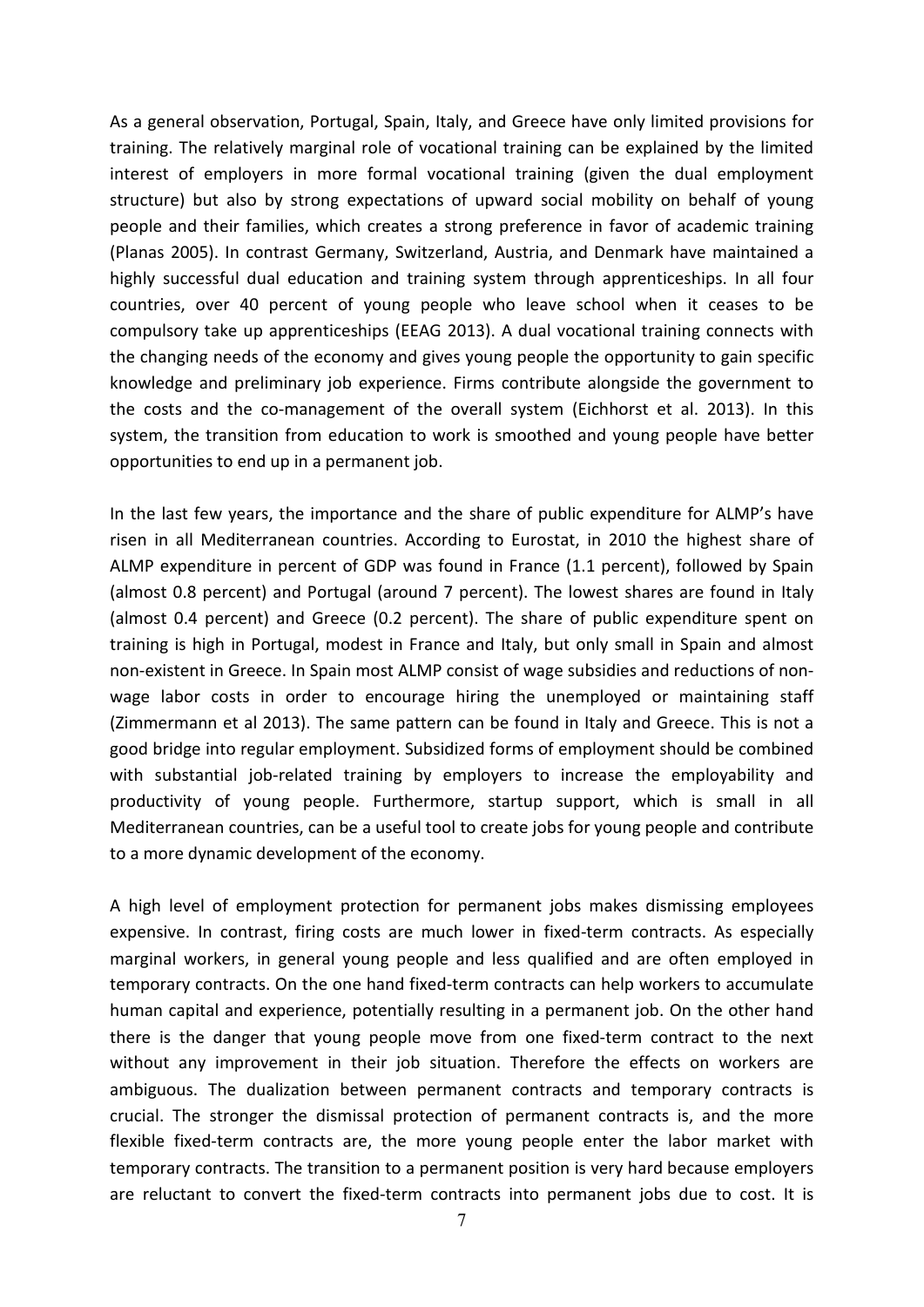cheaper to renew the fixed-term contract or to replace the worker by another temporary worker. Fixed-term employment has been highly responsive to the crisis. Most employment adjustment took place via termination of fixed-term contracts and was concentrated on the young (Zimmermann et al. 2013). In countries hard-hit by the crisis, young people stay in school longer because of the lack of any employment options. At the same time more youths fall into the NEET category. In countries like Spain, France, and Italy non-standard employment has been an alternative for jobseekers and for taking up an apprenticeship. Non-standard employment provides learning opportunities, but at the same time young workers are confined to the lower segment of a dual labor market, which leaves them to bear the brunt of labor demand shocks (EEAG 2013).





The share of temporary employment is high in all countries except for Greece. In the EU Spain has the highest share of temporary jobs in all sectors and occupations (Dolado et al. 2013). Spain has a long history of very high and volatile unemployment. The Spanish labor market is an extreme case of a dual labor market with a highly pronounced insider-outsider divide. Young people move from one temporary contract to the next with hardly any prospect of permanent employment. A high share of temporary jobs results in a lack of employment stability and increasing job insecurity (Dolado et al. 2013). The strong concentration on temporary employment in conjunction with structural change problems caused the current disaster in youth unemployment (Eichhorst et al. 2013). There have been recent labor market reforms in Spain, but they seem to have been relatively ineffective so far (EEAG 2013). The share of temporary employment is also very high in Germany. But the vast majority (94.4 % in 2010) of teenagers is covered by a training period as an apprentice or through training which ends up in a permanent employment. In contrast, the majority of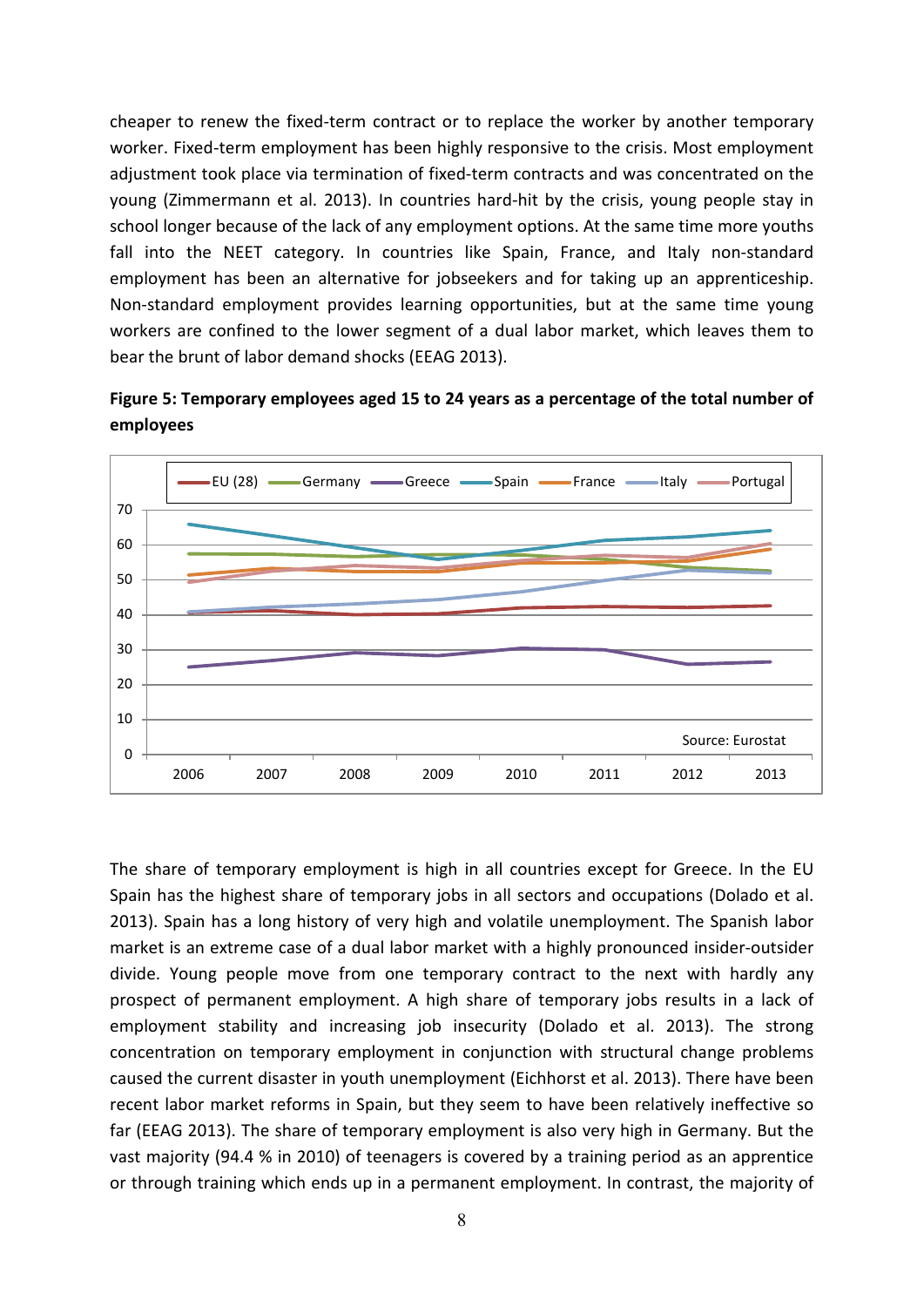teenagers in Spain (60% of teenagers and 77% of the young adults in the age group 20-24) accept a fixed-term contract because they failed to find a permanent job and are therefore involuntary on a fixed-term contract (Dolado et al. 2013).

|               | <b>Monthly Minimum Wage</b><br>second half 2013 | Special rule for young people                                                                                                       |
|---------------|-------------------------------------------------|-------------------------------------------------------------------------------------------------------------------------------------|
| <b>France</b> | 1430.22 EUR <sup>1</sup>                        | Workers below 17 years: 80% MW<br>Workers aged 17-18 years: 90% MW <sup>2</sup>                                                     |
| Greece        | 683.76 EUR <sup>1</sup>                         | Workers aged 15-18 years: 70% MW<br>First entrants aged 19-21 years: 80% MW<br>First entrants aged 22-25 years: 84% MW <sup>2</sup> |
| Portugal      | 565.83 EUR <sup>1</sup>                         | no <sup>2</sup>                                                                                                                     |
| Spain         | 565.83 EUR <sup>1</sup>                         | no <sup>2</sup>                                                                                                                     |

<sup>1</sup>Eurostat and <sup>2</sup>Eurofound 2011

The existence of a minimum wage raises the payment of the least well-paid workers, who are generally young individuals and less qualified. There are minimum wages in France, Greece, Portugal, and Spain. According to Eurostat the monthly minimum wage rose slightly after 2009 in France and Portugal. In contrast, in Greece the monthly minimum wage decreased from EUR 862.82 in 2009 to EUR 683.76 in 2013. In Spain there was a slight increase from EUR 728.00 in 2009 to EUR 752.85 in the first half of 2013 followed by a drop to EUR 565.83 in the second half of 2013. Some countries employ a special rule for the young workforce, normally a fraction of the prime-age minimum wage rate. Without a provision like this, young workers can be squeezed out of the labor market. In general, young people are less experienced, and those young people who are affected by the minimum wage are mostly less qualified and therefore less productive. In consequence the minimum wage is too high in some countries to hire young people. For example, in Greece a relatively high minimum wage with no special rule for young workers has raised youth unemployment in the past. But reforms introduced in 2011 have begun to remedy this. Now anyone between 18 and 25 can be employed on fixed-term contracts for up to 24 months at a wage that is 20 percent below the applicable collective agreement, whether national or sectorial. This is a step in the right direction, but it needs to be linked to the provision of more training to improve skills (EEAG 2013). $<sup>1</sup>$ </sup>

In France the monthly minimum wage is very high. This creates a substantial barrier to accessing employment for low-skilled, young and inexperienced job seekers. A large number of young people in France are not sufficiently qualified to be as productive as the minimum wage requires them to be. Actually there is a special rule for young people aged below 19

 $1$  At the same time, employment protection legislation was relaxed in 2010.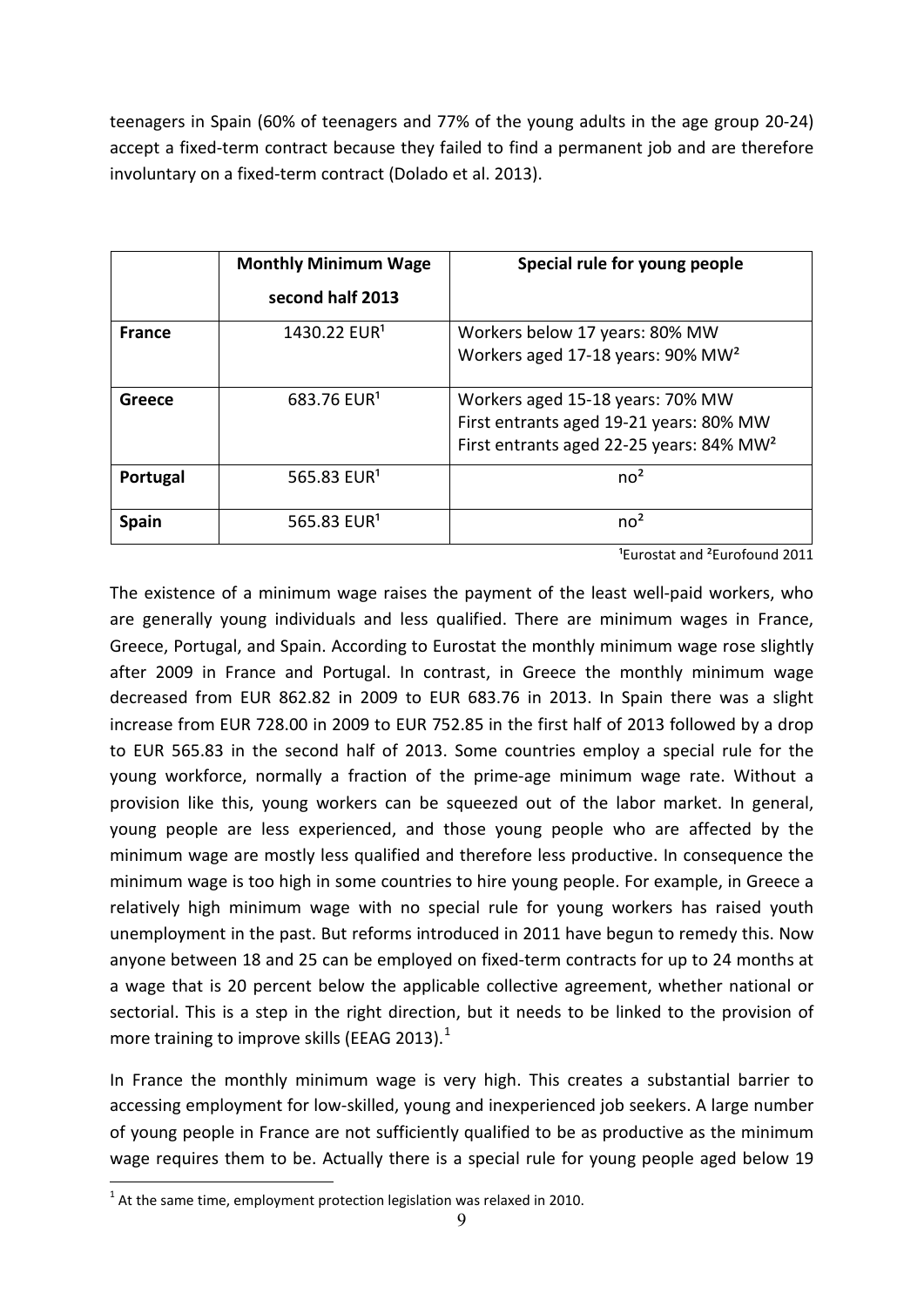and for apprentices, but these provisions remain marginal (Cahuc et al. 2013). There are no special rules for young people aged 19 or older. Also in this age group you find many first job seekers who recently graduated from school or university or are even drop outs. Without a special rule the transition from education to work is very difficult for them. Because of the lack of experience, they are too costly for employers who would prefer to hire a more experienced worker. In Greece the exception to the minimum wage is broader and includes a higher share of young people. Until 1998 the Spanish distinguished between employees under and over 18 years, but now there is no special rule for young people in Spain. In Portugal apprentices and stagiaires can have a reduction up to 20 percent for a period that cannot exceed one year.

### 3. Outlook and Policy Conclusion

In Mediterranean countries youth unemployment is mostly structural and has deteriorated during the Great Recession. Therefore, well organized strategies to fight youth unemployment should improve the overall performance of the labor market. The goal is to reduce the high unemployment level, the volatility of employment and the risk of the exclusion of specific groups from the labor market. Reforms have to be introduced which try to reconcile the security, efficiency, and fiscal aspects of labor market policies. To be effective, reforms need to understand what policies and institutions do in different contexts.

In order to improve the employment prospect of future entrants, it is important to set the right incentives to cut high dropout rates, smooth the transition from education to work, and also increase the possibility of securing a permanent job. At the same time, returns to (vocational) education have to be as high such that investing in all varieties of education is worth it. Further, the match between supply and the demand of skills has to be improved. A better interaction between the education system and the world of work would be a landmark in this development. There are various ways: Germany has a dual model; in Japan schools and universities place qualified students directly in firms; and there is also the Anglo-Saxon job placement model where both young people and individual firms play important roles (Pastore, 2012). The gap between high employment protection and the high firing cost of permanent contracts with hardly any protection and security for fixed-term contracts has to be narrowed. The limits on the widespread use of fixed-term contracts must be stricter. A single type of employment contract would be a possible way forward, in particular if combined with job-related training. There would no longer be any distinction between fixedterm and permanent contracts. Each employment contract could be seen as unlimited, and the longer it persists, the more claims could be granted (Eichhorst et al. 2013). Also more flexible wages are needed. In some countries minimums wages are set to high to employ inexperienced and especially low skilled young workers.

Still, structural reforms of this kind will need some time to show effects and improve the situation for young people in the labor market in a sustainable way. Of course they will also